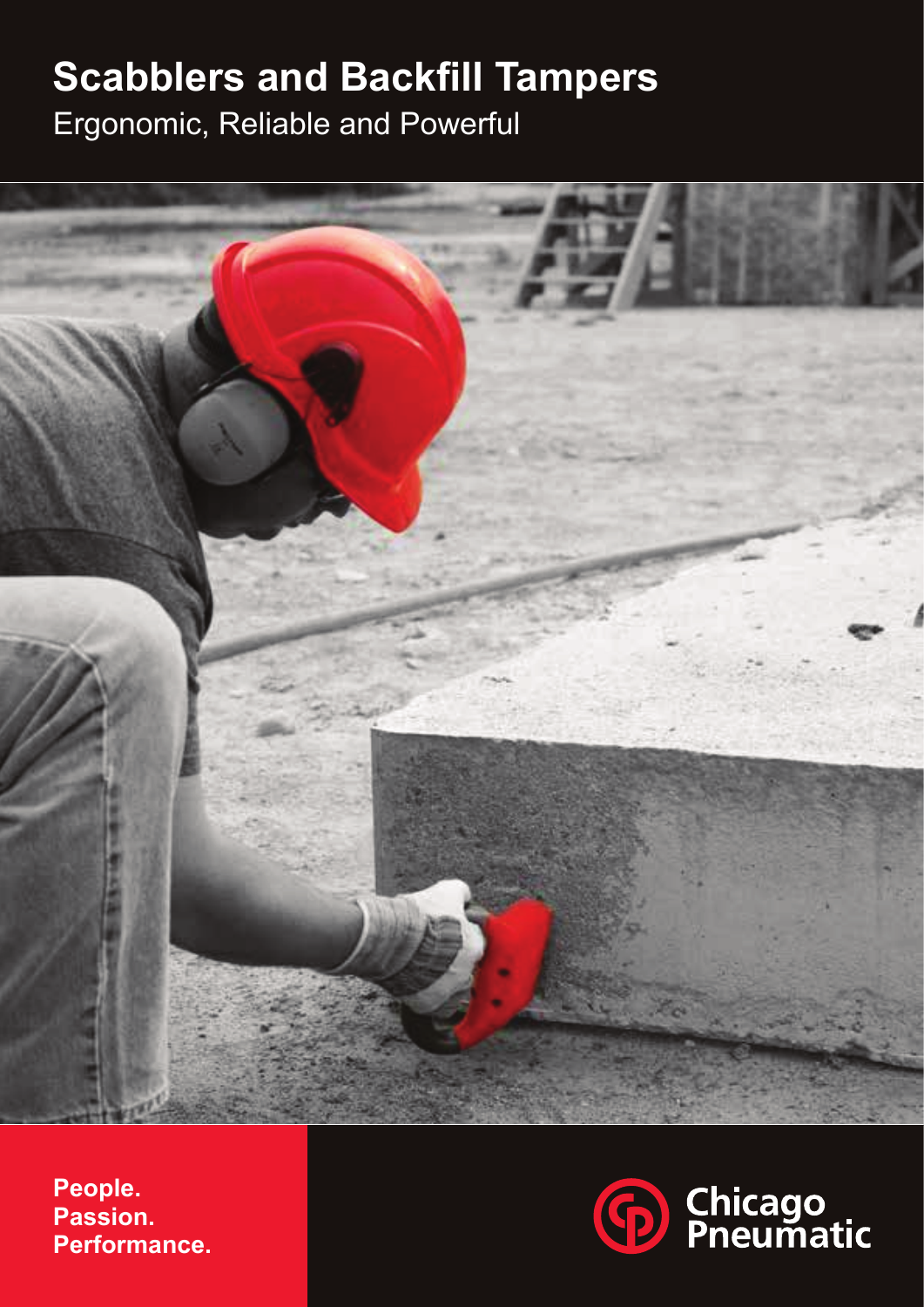## **SCABBLERS**

Equipped with tungsten carbide tipped pistons, our scabblers offer you the power you need, in a lightweight and compact package. All scabblers have three pistons mounted in line of which the cycling occurs due to the air porting arrangements in the piston assembly.

#### **Applications**

- Concrete cleaning and roughening
- Keying the surface of construction joints
- Produce ornamental or contrasting finishes on concrete surfaces

#### **Key features**

- Back head grip, gives in-line thrust
- Chamfered cylinder block increases visibility to the work surface



Lightweight & compact









**CP 0006** Ideal for work on large surfaces



**CP 0006 SVR** Extra vibro reducing features



**CP 0066** Short, compact tool which allows work in confined spaces

| <b>Scabbler</b>                                    |                  | CP 0006      | ₩<br><b>CP 0006 SVR</b> | CP 0066      |
|----------------------------------------------------|------------------|--------------|-------------------------|--------------|
| Weight                                             | kg               | 5,5          | 6,5                     | 4,5          |
| Length                                             | mm               | 470          | 470                     | 280          |
| Height                                             | mm               | 245          | 275                     | 146          |
| Width                                              | mm               | 160          | 160                     | 57           |
| Air consumption                                    | $\sqrt{s}$       | 13           | 13                      | 11,5         |
| <b>Blows per minute</b>                            | bpm              | 3000         | 3000                    | 3000         |
| Vibration level 3 axes (1S0 28927-9) <sup>1)</sup> | m/s <sup>2</sup> | 23,1         | 7,1                     | 12,8         |
| Sound pressure level (1S0 11203) <sup>1)</sup>     | dB(A)            | 95           | 95                      | 97           |
| Air inlet                                          |                  | $1/2$ " NPTF | $1/2$ " BSP             | $1/2$ " BSP  |
| Part number                                        |                  | 8900 0040 04 | 8900 0040 01            | 8900 0040 05 |

<sup>(</sup>at 6 bar)

*1)½" NPTF also included in delivery*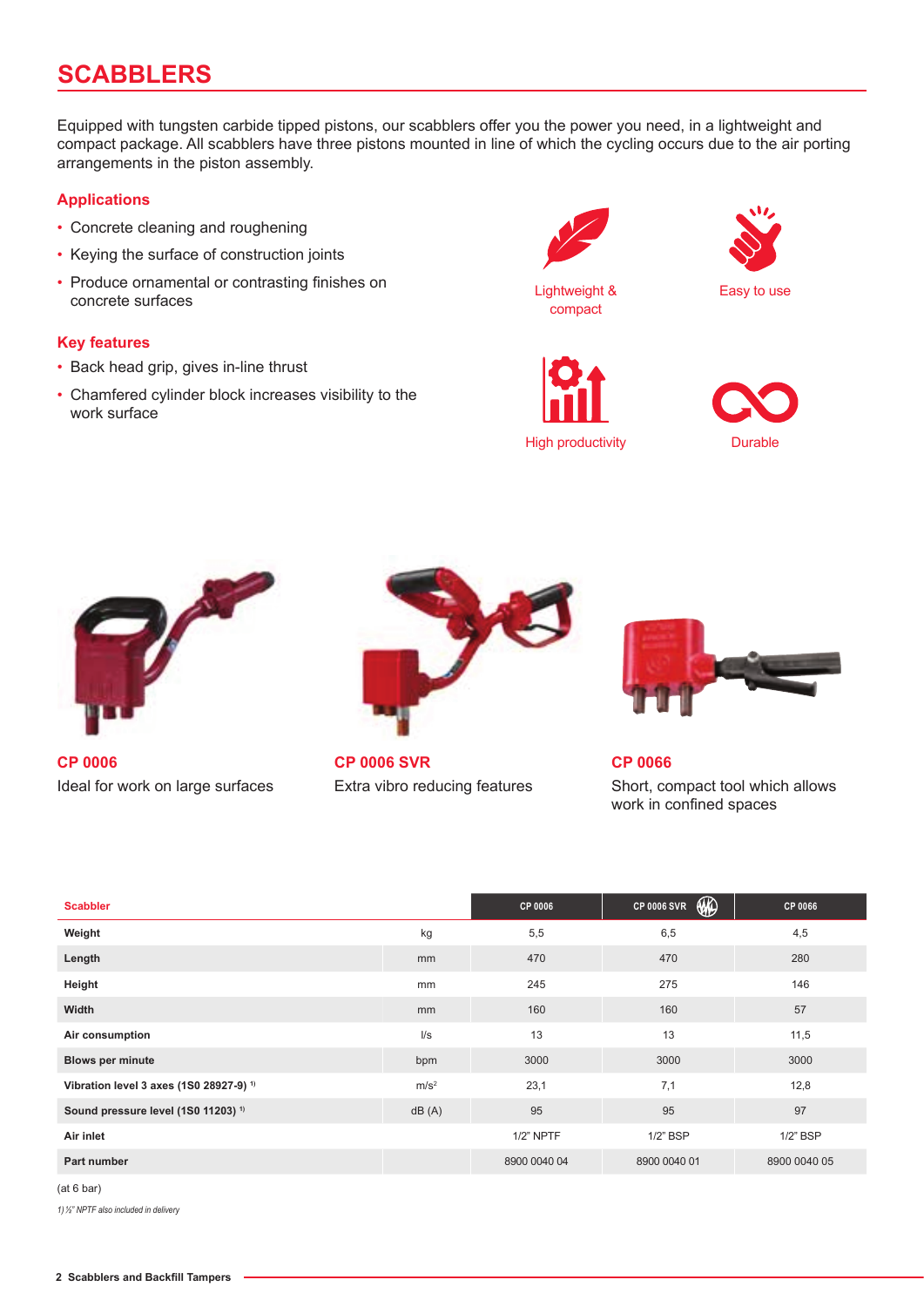## **BACKFILL TAMPERS**

Looking for the right power to complete contracting operations?

Our backfill tampers get the job done, whether you need a tool to handle light, medium or heavy contracting jobs.

#### **Applications**

- Compact soil around foundations and other structures
- Compacting backfill in trenches

#### **Key features**

- Maximum power slow powerful blows efficiently and quickly compact all types of backfill, including clay and soils containing high percentages of finely crushed or powdered material
- Heat-treated cylinder and chrome plated piston significantly extend tool life
- Aluminum butt held with clamp screw for quick, easy replacement
- Exhaust deflector directs air, moisture and oil away from operator
- Integral oiler for continuous lubrication





| <b>Tamper</b>                                              |                  | CP 0003           | CP 0004      |
|------------------------------------------------------------|------------------|-------------------|--------------|
| Weight                                                     | kg               | 13,6              | 19           |
| Length                                                     | mm               | 1320              | 1270         |
| <b>Body diameter</b>                                       | mm               | 22                | 25           |
| <b>Butt size</b>                                           | mm               | 127               | 160          |
| Air consumption                                            | $\frac{1}{s}$    | 8.4               | 13           |
| <b>Blows per minute</b>                                    | bpm              | 800               | 780          |
| Air inlet                                                  | inch             | $1/2$ " NPTF      | $1/2$ " NPTF |
| <b>Vibration level 3 axes</b><br>$(ISO 20643)^{1}$         | m/s <sup>2</sup> | 32,3              | 44.8         |
| Sound power level<br>guaranteed (2000/14/EC) <sup>1)</sup> | dB(A)            | 108               | 109          |
| Sound pressure level<br>(2000/14/EC) <sup>1)</sup>         | dB(A)            | 95                | 94           |
| Sound power<br>uncertainty value K                         | dB(A)            | 3                 | 3            |
| Valve type                                                 |                  | Simplate<br>valve | Ring valve   |
| <b>Bore and stroke</b>                                     | mm               | 36,5x152          | 57x152       |
| Part number                                                |                  | 8900 0040 06      | 8900 0040 03 |

(at 6 bar)

1)Important: Full details of measurement are available in the Safety and Operating Instructions of the product (part no 9800 0557 90). It can be found on www.cpprintshop.com

| <b>Backfill tamper butts</b> |                 |              |              |  |  |
|------------------------------|-----------------|--------------|--------------|--|--|
| Diameter (mm)                | <b>Material</b> | CP 0003      | CP 0004      |  |  |
| 63,5                         | Aluminium       |              | P138879      |  |  |
| 127                          | Aluminium       | P089008      |              |  |  |
| 160                          | Aluminium       | -            | P089050      |  |  |
| 152                          | Iron            | 3303 0050 82 |              |  |  |
| 160                          | Iron            | -            | 3303 0050 81 |  |  |
| Pole butt                    | Iron            | 3303 0050 84 | 3303 0050 83 |  |  |

| <b>Auxiliary equipment</b> | Part number         |
|----------------------------|---------------------|
| Muffler, CP 0003           | P <sub>126126</sub> |
| Muffler, CP 0004           | P <sub>125807</sub> |